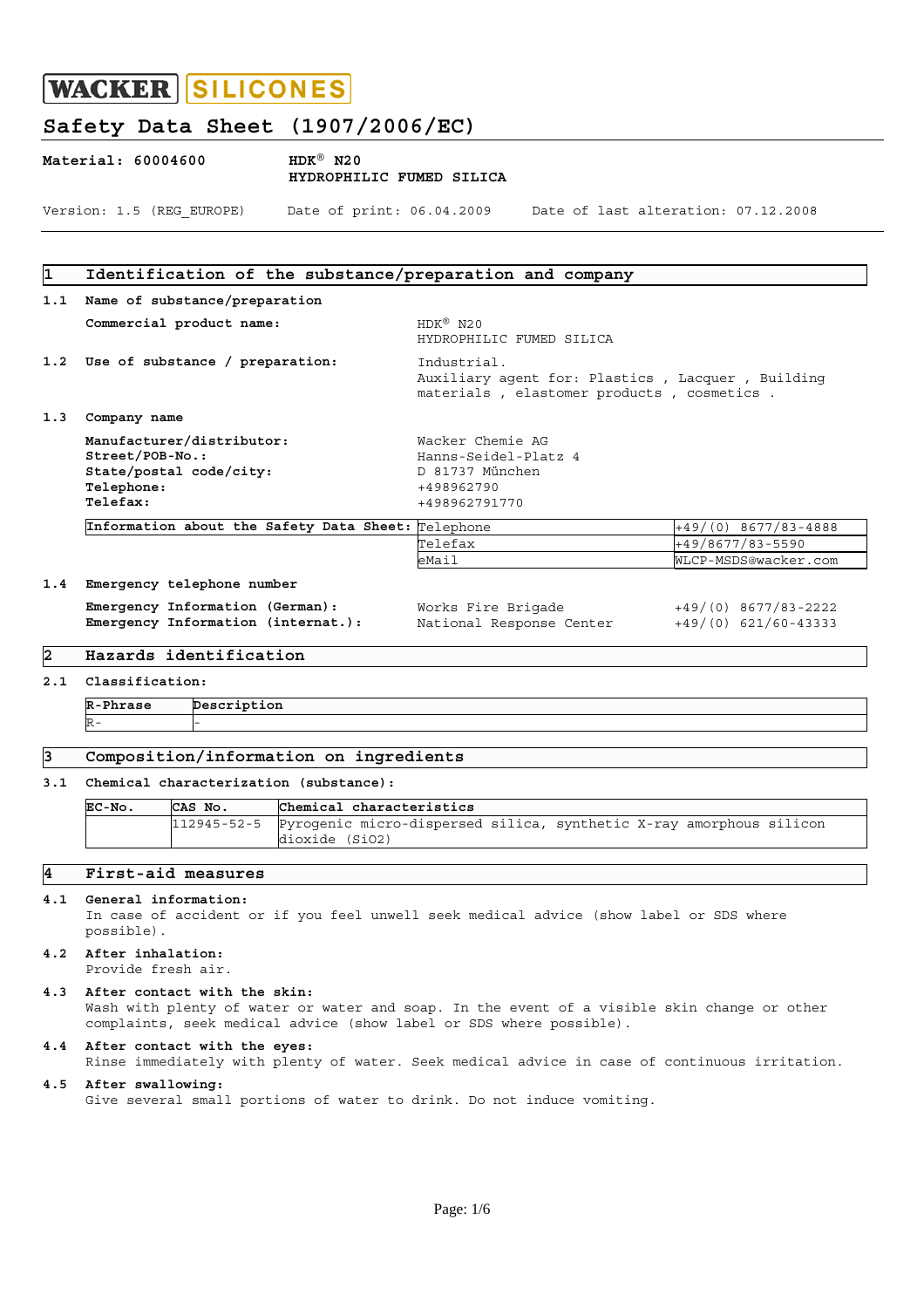# **Safety Data Sheet (1907/2006/EC)**

|                | Material: 60004600                                                                                                                    | $HDK^{\circledR}$ N20<br>HYDROPHILIC FUMED SILICA                                                                                                                                              |  |  |  |  |
|----------------|---------------------------------------------------------------------------------------------------------------------------------------|------------------------------------------------------------------------------------------------------------------------------------------------------------------------------------------------|--|--|--|--|
|                | Version: 1.5 (REG EUROPE)                                                                                                             | Date of print: 06.04.2009<br>Date of last alteration: 07.12.2008                                                                                                                               |  |  |  |  |
| 5              | Fire-fighting measures                                                                                                                |                                                                                                                                                                                                |  |  |  |  |
| 5.0            | General information:                                                                                                                  | Product does not burn. Use extinquishing measures appropriate to the source of the fire.                                                                                                       |  |  |  |  |
| 5.1            | Suitable extinguishing media:<br>not applicable                                                                                       |                                                                                                                                                                                                |  |  |  |  |
| 5.2            | Extinguishing media which must not be used for safety reasons:<br>not applicable                                                      |                                                                                                                                                                                                |  |  |  |  |
| 5.3            | Special exposure hazards arising from the substance or preparation itself, combustion products,<br>resulting gases:<br>not applicable |                                                                                                                                                                                                |  |  |  |  |
| 5.4            | not applicable                                                                                                                        | Special protective equipment for fire fighting:                                                                                                                                                |  |  |  |  |
| $\overline{6}$ | Accidental release measures                                                                                                           |                                                                                                                                                                                                |  |  |  |  |
|                | 6.1 Personal precautions:                                                                                                             | Avoid dust formation. Do not breathe dust. Wear personal protection equipment (see section 8).                                                                                                 |  |  |  |  |
| 6.2            | Environmental precautions:                                                                                                            | Cover any spilled material in accordance with regulations to prevent dispersal by wind.                                                                                                        |  |  |  |  |
| 6.3            | Methods for cleaning up:<br>Damp down dust and fill into containers.                                                                  |                                                                                                                                                                                                |  |  |  |  |
| 7              | Handling and storage                                                                                                                  |                                                                                                                                                                                                |  |  |  |  |
| 7.1            | Handling                                                                                                                              |                                                                                                                                                                                                |  |  |  |  |
|                | Precautions for safe handling:<br>Avoid dust formation.                                                                               |                                                                                                                                                                                                |  |  |  |  |
|                | Precautions against fire and explosion:                                                                                               | Electrostatic discharge possible during transport and processing. Take precautionary measures<br>against electrostatic charging. Ensure all parts of equipment are well earthed. Use inert gas |  |  |  |  |

when working with combustible and explosive liquids. Avoid dust deposit, remove dust regularly.

**7.2 Storage** 

**Conditions for storage rooms and vessels:** none known

**Advice for storage of incompatible materials:** not applicable

**Further information for storage:** Keep container dry and tightly closed.

## **8 Exposure controls and personal protection equipment**

### **8.1 Exposure limits** -

**8.2 Exposure limited and controlled** 

**8.2.1 Exposure in the work place limited and controlled** 

# **General protection and hygiene measures:** Do not breathe dust. Do not eat, drink or smoke when handling. Application of skin cream recommended to ensure optimum protection of skin.

# **Personal protection equipment**

**Respiratory protection:**

In case of dust formation: fine dust mask without protection rating .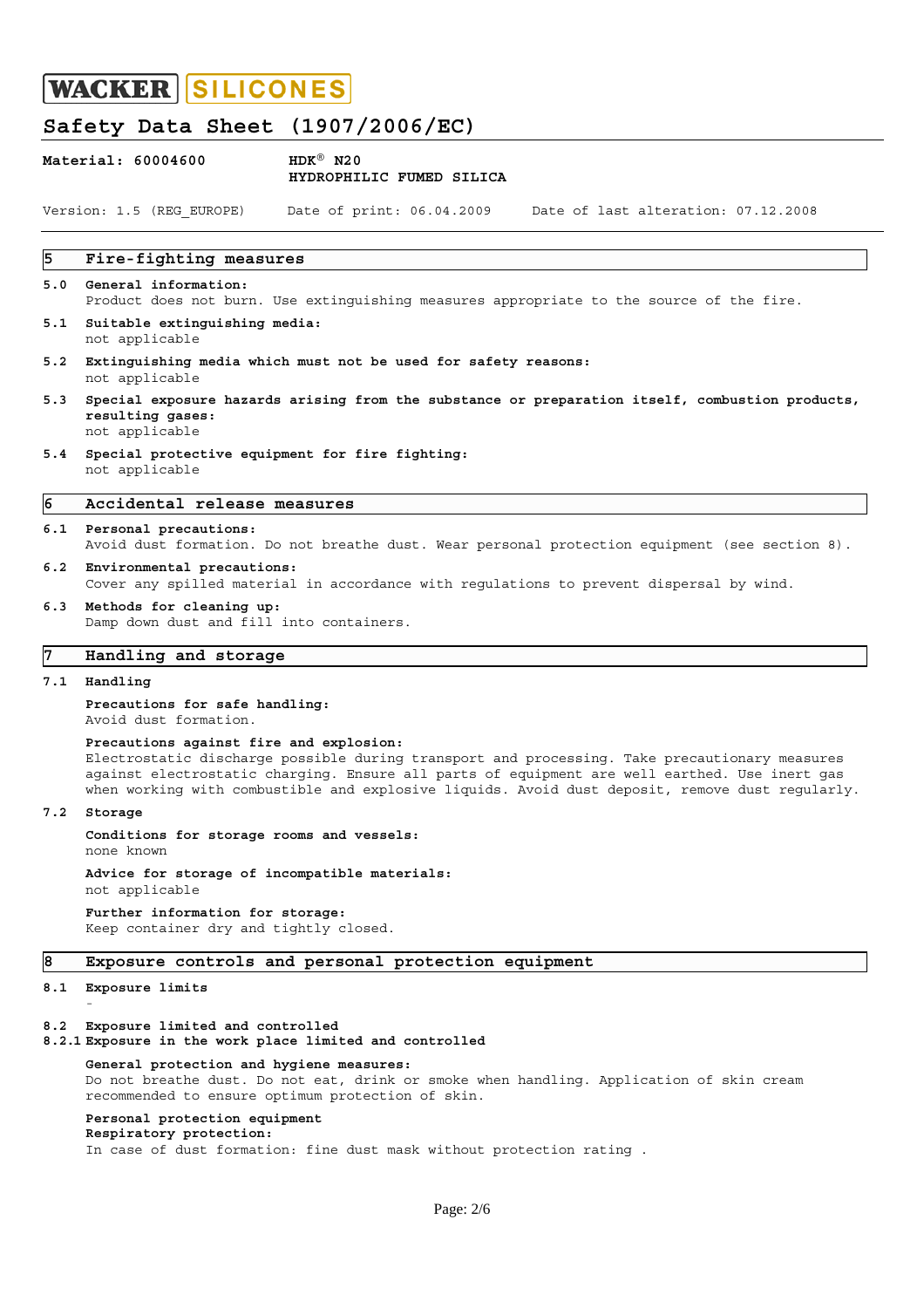# **Safety Data Sheet (1907/2006/EC)**

| Material: 60004600        | $HDK^{\circledR}$ N20<br>HYDROPHILIC FUMED SILICA |                                     |
|---------------------------|---------------------------------------------------|-------------------------------------|
| Version: 1.5 (REG EUROPE) | Date of print: 06.04.2009                         | Date of last alteration: 07.12.2008 |
|                           |                                                   |                                     |

**Hand protection:**

Recommendation: rubber gloves . Gloves suitable for up to 60 minutes' use.

#### **Eye protection:**

Recommendation: protective goggles .

**Skin protection:** antistatic working shoes .

**8.2.2 Exposure to the environment limited and controlled:**

# **9 Physical and chemical properties**

#### **9.1 General information**

 $\sim$  -  $\sim$   $-$ 

```
Physical state / form.................. solid - powder
 Colour...............................: white
 Odour................................: odourless
```
### **9.2 Important information about the protection of health, safety and the environment Method (67/548/EEC):**

| Melting point / melting range: 1700 $^{\circ}$ C                                                   |             |
|----------------------------------------------------------------------------------------------------|-------------|
| Boiling point / boiling range: not applicable                                                      |             |
| Flash point not applicable                                                                         |             |
| Ignition temperature : not applicable                                                              |             |
| Lower explosion limit (LEL): not applicable                                                        |             |
| Vapour pressure not applicable                                                                     |             |
|                                                                                                    | (DIN 51757) |
| Bulk density 20 - 130 kg/m <sup>3</sup>                                                            |             |
| Water solubility / miscibility: virtually insoluble at 20 °C                                       |             |
| $pH-Value \ldots \ldots \ldots \ldots \ldots \ldots \ldots \ldots \ldots \ldots \quad 3, 6 - 4, 5$ | (DIN EN ISO |
|                                                                                                    | $787 - 9$   |
| Viscosity (dynamic) not applicable                                                                 |             |
| Viscosity (kinematic):                                                                             |             |

# **10 Stability and reactivity**

### **10.0 General information:**

 If stored and handled in accordance with standard industrial practices no hazardous reactions are known.

## **10.1 Conditions to avoid:**

#### **10.2 Materials to avoid:**

none known

#### **10.3 Hazardous decomposition products:**

 If stored and handled in accordance with standard industrial practices and local regulations where applicable: none known .

## **11 Toxicological information**

#### **11.0 General information:**

 According to our present state of knowledge no damaging effect expected when treated in accordance with standard industrial practices and local regulations where applicable.

### **11.1 Toxicological tests**

#### **Acute toxicity (LD50/LC50-values relevant to classification):**

| Exposition | Value/value range                   | Species             | Source     |
|------------|-------------------------------------|---------------------|------------|
| oral       | 5000 mg/kg                          | rat (Limit Test)    | literature |
| dermal     | 5000 mq/kq                          | rabbit (Limit Test) | literature |
| by         | $\tau$ inhalation $> 0.139$ mg/l/4h | rat (Limit Test)    | literature |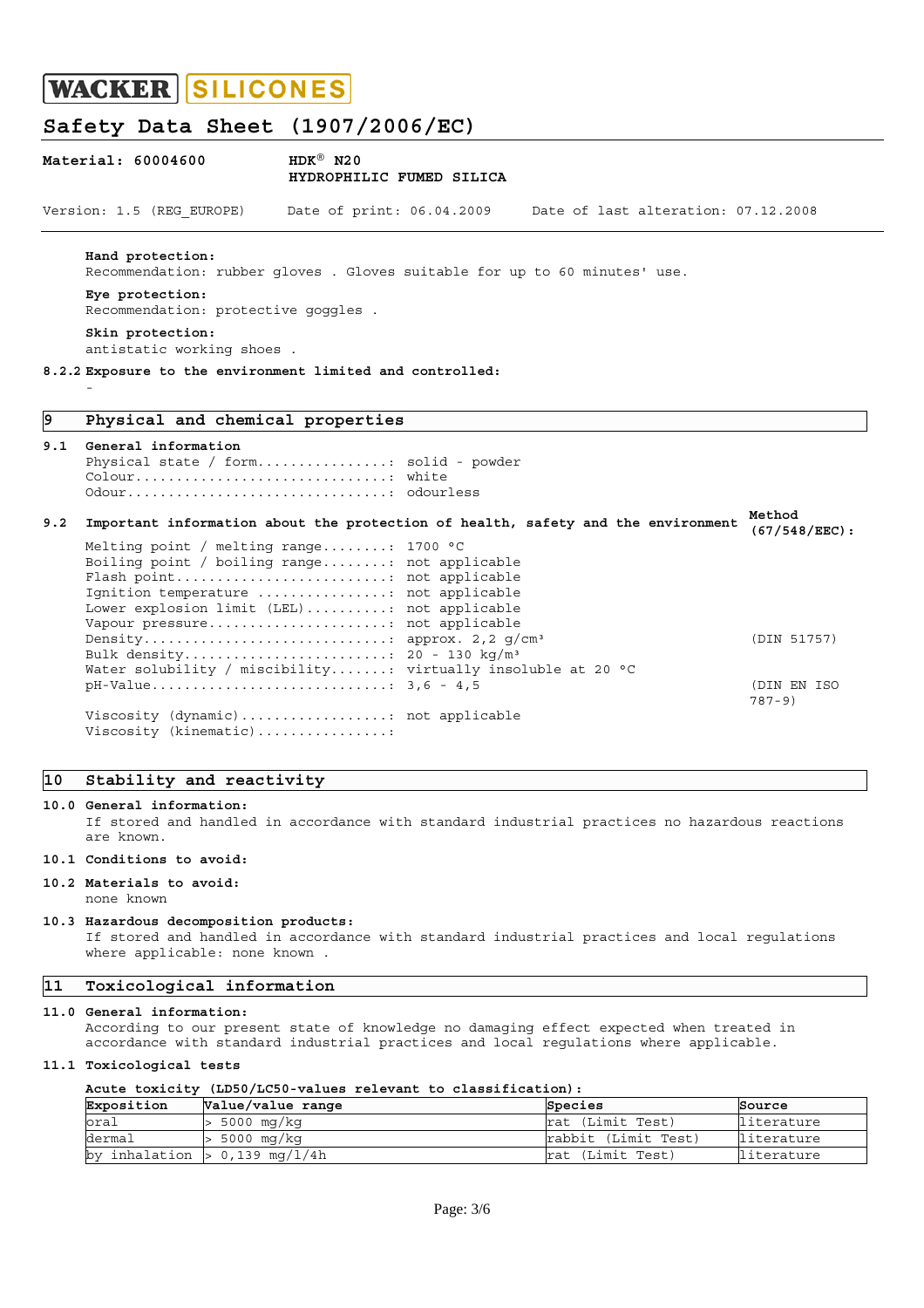# **Safety Data Sheet (1907/2006/EC)**

| Material: 60004600 | $HDK^{\circledR}$ N20    |  |  |
|--------------------|--------------------------|--|--|
|                    | HYDROPHILIC FUMED SILICA |  |  |
|                    |                          |  |  |

Version: 1.5 (REG\_EUROPE) Date of print: 06.04.2009 Date of last alteration: 07.12.2008

### **Specific symptoms in animal test:**

 Acute inhalation: At the technically highest possible concentration no mortality in animal test. .

#### **Primary irritation:**

| Exposition         | Effect            | Species/Testsystem | Source   |
|--------------------|-------------------|--------------------|----------|
| skin<br>tc         | irritating<br>not | rabbit             | terature |
| eves<br><b>ILC</b> | irritating<br>not | rabbit             | terature |

# **Further information:**

#### **Subacute to chronic toxicity:**

#### **Additional information (subacute/chronic):**

 Animal tests did not reveal any indications for carcinogenic or reprotoxic effects. Chronic inhalative exposure: Changes in respiratory organs observed in animal experiments (inflammatory processes) were reversible; no indication of silicosis.

#### **11.2 Experience with man:**

By handling the product for many years no damage to health was observed.

# **11.3 Further toxicological information:**

# **12 Ecological information**

#### **12.1 Ecotoxicity**

 $\sim$  -  $\sim$   $-$ 

 $\sim$  -  $\sim$   $-$ 

| Species                           | Test method | . time<br>Exp. | Result                           | Source |
|-----------------------------------|-------------|----------------|----------------------------------|--------|
| Daphnia magna                     | acute       | 24             | $>$ 10000 mq/l (EC50) literature |        |
| zebra fish (Brachydanio<br>rerio) | acute       | 96             | $> 10000$ mq/l (LC50) literature |        |

No expected damaging effects to aquatic organisms.

#### **Effects in sewage treatment plants (bacteria toxicity: respiration-/reproduction inhibition):**

 According to current knowledge adverse effects on water purification plants are not expected. Can be removed mechanically from waste water.

#### **12.2 Mobility**

 $\sim$  -  $\sim$   $-$ 

 $\sim$  -  $\sim$   $-$ 

#### **12.3 Persistence and degradability**

**Biodegradation / further information:** Not applicable.

#### **Further information:** Insoluble in water.

#### **12.4 Bio-accumulation potential**

No adverse effects expected.

#### **12.5 Other harmful effects**

#### **12.6 Additional information**

**General information:** Insoluble in water.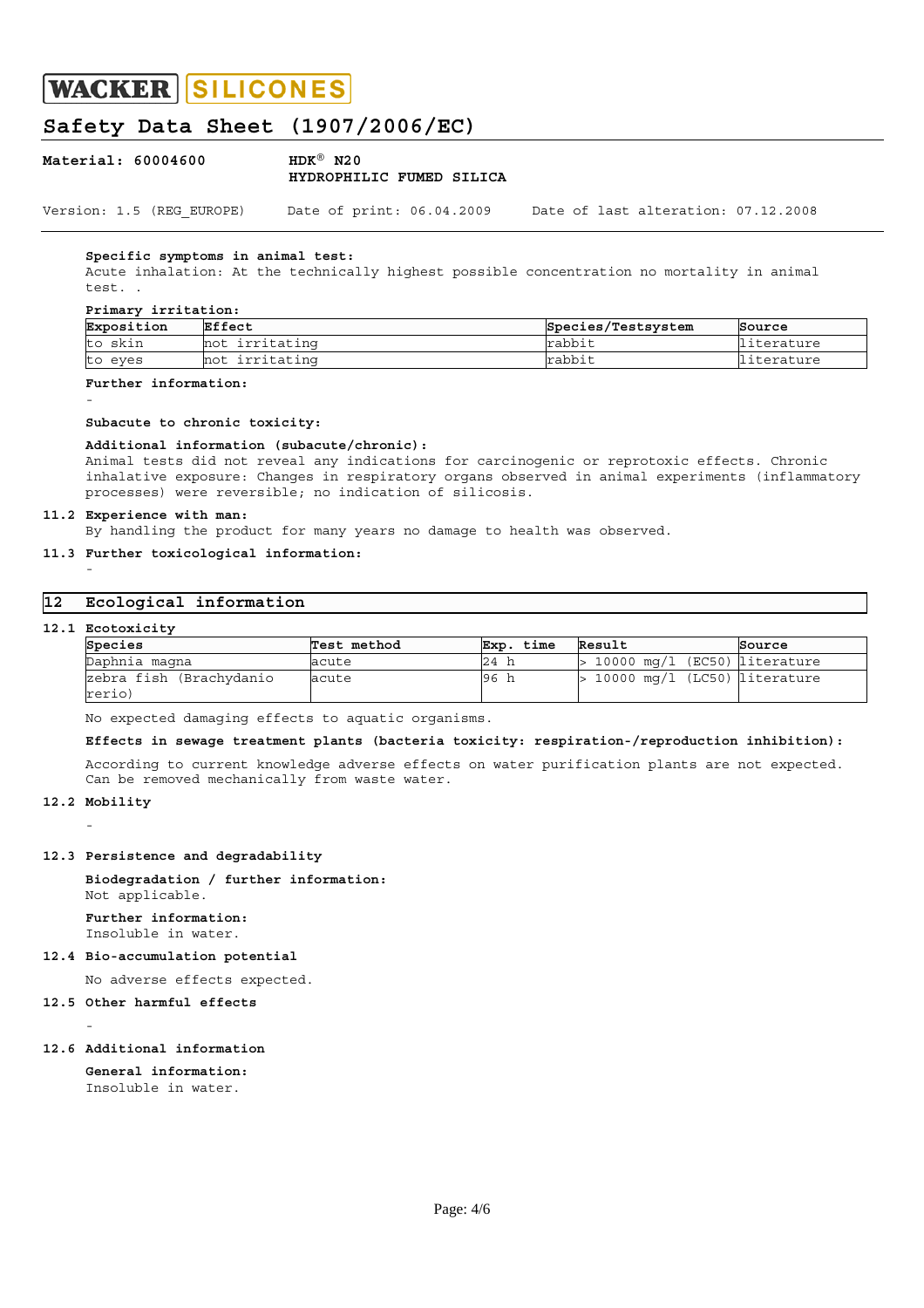# **Safety Data Sheet (1907/2006/EC)**

| Material: 60004600 | $HDK^{\circledR}$ N20 |                          |  |  |
|--------------------|-----------------------|--------------------------|--|--|
|                    |                       | HYDROPHILIC FUMED SILICA |  |  |
|                    |                       |                          |  |  |

Version: 1.5 (REG\_EUROPE) Date of print: 06.04.2009 Date of last alteration: 07.12.2008

# **13 Disposal considerations**

# **13.1 Material**

#### **Recommendation:**

 After solidification, material can be stored together with domestic waste. Observe local/state/federal regulations.

### **13.2 Uncleaned packaging**

#### **Recommendation:**

 Completely discharge containers (no tear drops, no powder rest, scraped carefully). Containers may be recycled or re-used. Observe local/state/federal regulations.

# **14 Transport information**

#### **14.1 Land transport ADR and RID:**

#### **Road ADR:**

Valuation....................: Not regulated for transport

 **Railway RID:**

Valuation....................: Not regulated for transport

**14.2 Transport by sea IMDG-Code** Valuation....................: Not regulated for transport

**14.3 Air transport ICAO-TI/IATA-DGR** Valuation....................: Not regulated for transport

#### **14.4 Transport/further information**

**Informing dept. ref. to heading 14. Transport information:** Department Hazardous Materials Service, Telefax: +49/(0) 8677/83-5589, Telephone: +49/(0) 8677/83-4950

## **15 Regulatory information**

**15.1 Warning Label (EC)** 

| R-Phrase | Description |
|----------|-------------|
|          |             |
|          |             |
| S-Phrase | Description |

### **15.2 National regulations:**

#### **15.3 Other international regulations**

#### **Details of international registration status**

Listed on or in accordance with the following inventories: IECSC - China TSCA - USA EINECS - Europe ENCS - Japan PICCS - Philippines ECL - Korea AICS - Australia DSL - Canada